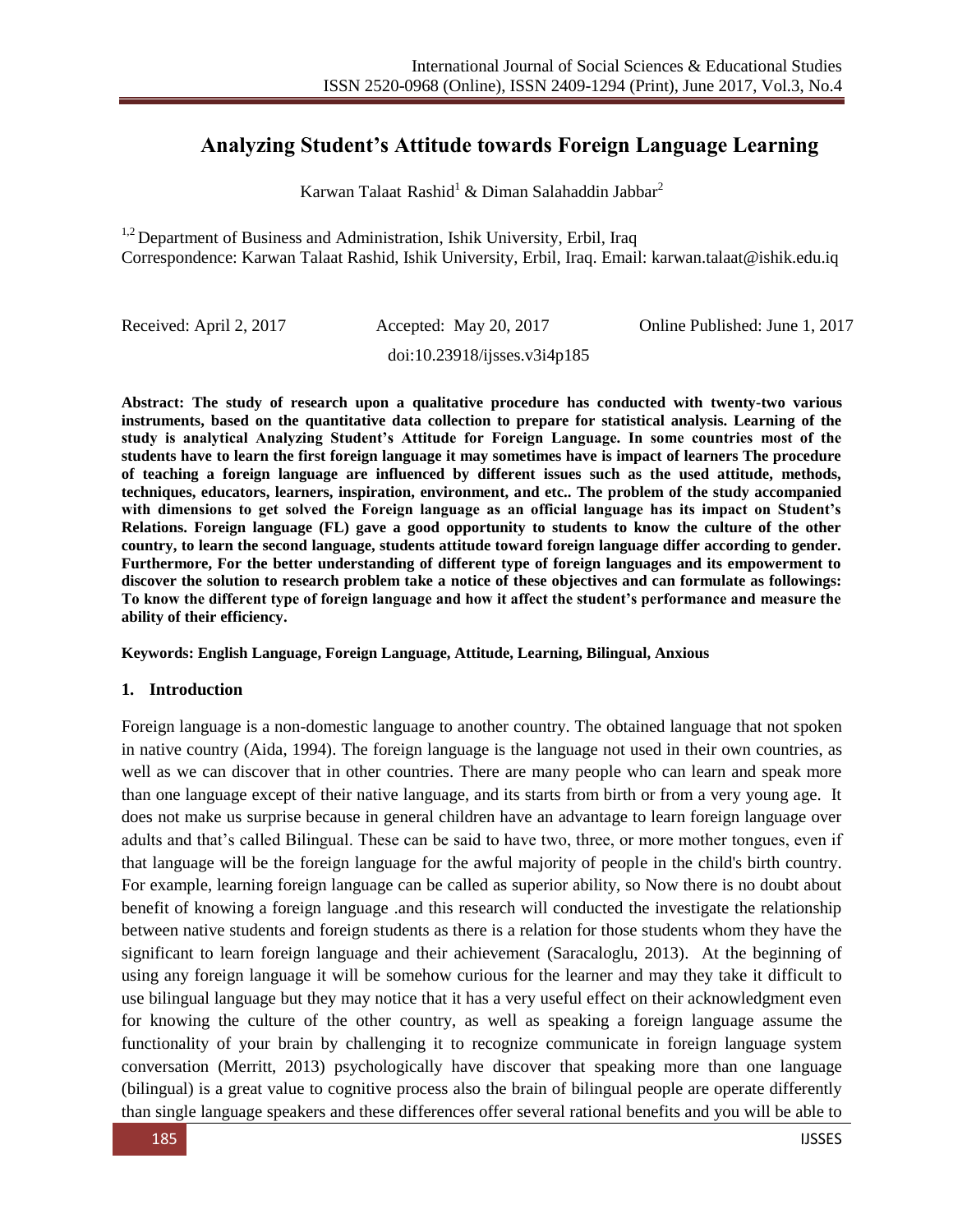solving tasks as well, with having bilingual language you become more perceptive. Learning foreign language will make you smarter, here we see the necessarily and the benefits of learning foreign languages as it is good for your career, good for your travel and good for your degree, while it's not all of ours opinion. According to some measures the most widely spoken language in the world is English (Hayakawa, 2016) while the other languages also have its own value .getting two or more languages take your life to the new level as well as in today's business commanded society being bilingual can only be an advantage and give you a competitive great rage when you're searching for a job and also more likely to find a job, by learning second language you will be ineffable as you can easily bridge the culture gab between two countries. Another direction, healthy side Medical studies has reveals that learning second language (bilingual) has the positive effect on the brain as it's safely delayed the attach of many brain related disease such as Alzheimer and Dementia compare to those who can only speak their native language (Jennifer, 2013) also for travelling plan getting Bilingual language opens a new opportunities to visit the other countries as you can communicate with much more people it will open your mind as you will have much better experience and the attitude will help you to develop your bilingual language since you have attitude means that your trying to determine the successful language. according to one of the writers about students influence to foreign language and their attitude it divided it in to two categories factors such as priority factors which is approach to the learners and other factors is developing the leaning during this process, his idea reveal according to Gardiner speech in (1985) (Prosper, 2012) ability to become proficient in foreign language is a skills and it takes you to the high level of oral and written proficiency (Siebenhar & Plageman, 1998).

### **2. Literature Review**

Knowing foreign language can help us to clarify our concept our prospect even our tolerance in foreign language learning there are several factors that have impact on learning process such as mobilization, anxiety, encouragement, readiness, skillful, figures, and etc. (Abidin, 2012) Having or using foreign language in universities have its effects but the good or bad effects is different from the students to students otherwise we have to have their idea because it will be initial step ,some of them see it as more difficulties and others will define it as less difficulties, the used of more difficulties they usually attached it to have impact on their lacking motivation ,but the others will see it as a great attention that make students fell that using foreign language will be the factors of their success (Doganay & Yergaliyeva, 2013). As well as it will be an important point to both of learners and to student to have an helpful approach for students they have to start from the level that they have proficient because it will be more difficult for student if they have limited information about foreign language and there proficiency (Fuller, 2009). Another useful step for student to be provincial in foreign language is to teach them the grammar instruction however the number of students realize that this grammar lesson is no necessary or sometime is boring but still they have to take it as a course, one more encourage step is to group them gathering will be useful skill for each individual. (Guntzviller, Yale, & Jensen, 2016). In order to generate the new huge students of information or proficiently we have to settle them when they are in secondary or even in high school for that they will get more preparation to face the languages that it's strange for them, regarding to this they may present their point of view about how if they use an foreign language of their Studying system or participate in the courses that increase their information about using foreign language usually from the very sample beginners just to make them express their anxiety, or making an interview in order to have its influence of them. (Keysar, Hayakawa, & An, 2012). Most of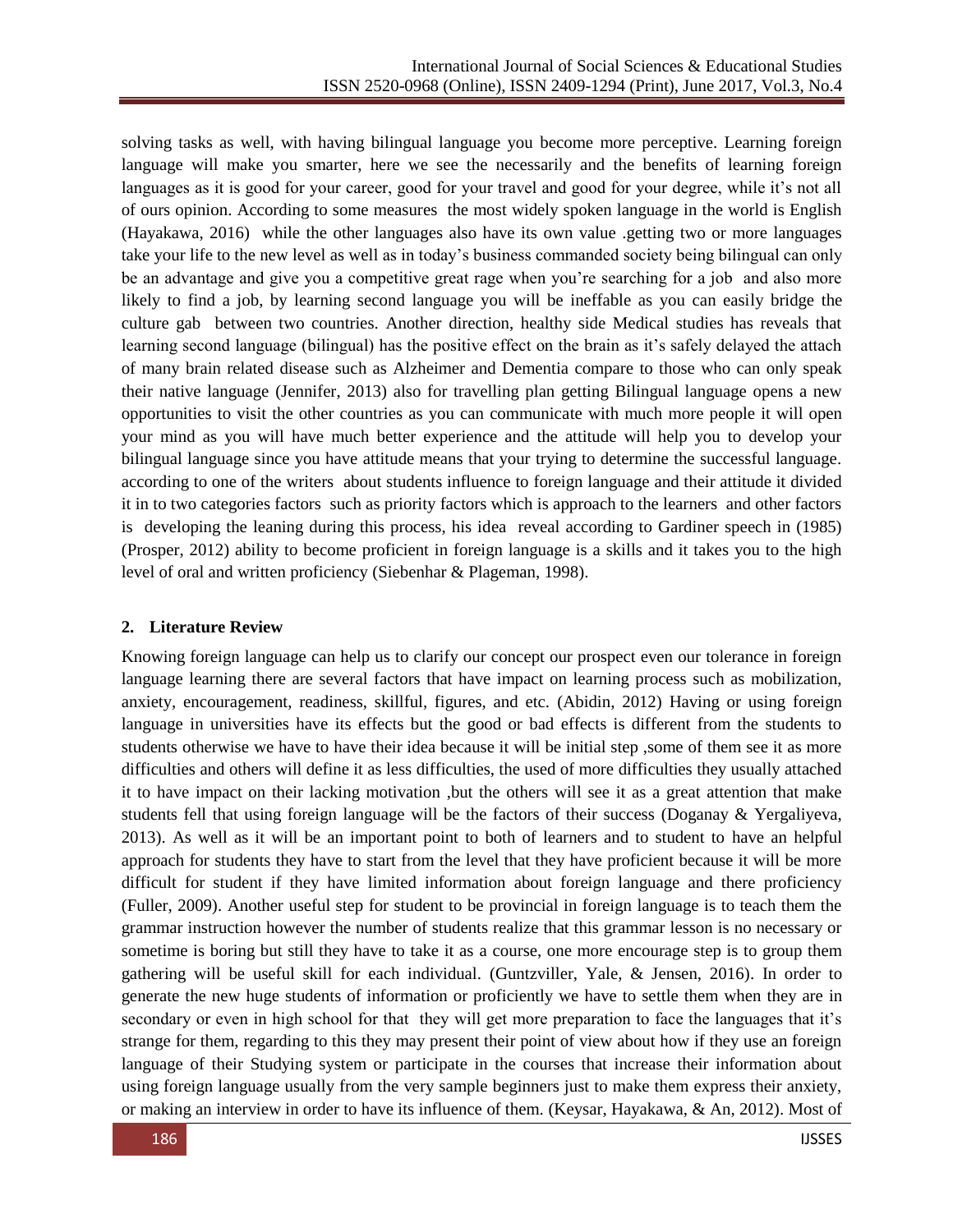the universities have this chance for using foreign language in the system of Studying because it will encourage the students to attempt with this because it's over strain it will help students for they couldn't find any other way (Jennifer, 2013). As getting the conception of learners they have to get the response of some learners about how is or what's the benefit of using foreign language and they expressed their feelings as that situation such as: Hoai had experienced such high anxiety in foreign language gathering at high school that she considered English as an premonition (Obsession), her recognition of the importance of English when she entered university caused a change in her attitude towards foreign language learning (Reagan, 2002). Also mentioned that since she entered university, in such environment, she have recognized the importance of foreign languages as her friend in her life. As related to that she didn't want to absorb in this situation so decided to focus on studying English in order to change her entire life of acknowledge. (Serraj, 2012) Learning or offered to learn second language will help you to learn your third language because it will open a new way for you to find the new opportunities then at last you will notice that you achieved your new language and you extremely satisfied with this and you will proud of what you achieved from (Blaise, 2015). Theory of Foreign Language in United Kingdom Administration was established in 1992 under an agreement signed between both Ministry of Education Culture and the British Council, the main purpose of this project is to develop of this four skills such as listening, speaking, reading, and writing (Lee, 2016) bilingual language at the same side it is a good idea to teach other languages to these people, because it is a way of learning about other cultures, especially because they may never leave their community (Lee, 2016) and for learners we may classify them toward their desire for leaning foreign language as its divided in to groups such as a group that they have a strong desire to continue in their foreign language another group of students whom in spite of their decision for getting FL but they are hesitate to their study but one more group they totally want to take off altogether (Bekleyen, 2009) it shows that students anxiously decide to follow the steps for knowing other language even if they face the difficulties if we classify the number of FL students and if we compare it to the recent years its increased to a high record by %7 comparing to the previous years the three top countries that they have the universal students are South Korea ,china, and India (Zacharias, 2012) dissimilar from native students, foreign language students particularly those from none English talking countries they probably faced difficulties by understanding courses and reacting with their lecturer due to rareness of their English expertness (Xu, 1991) it shows that using foreign language developed from time to time it's going to be known if we compare it with the previous years, as well as there is a closely relationship between learning language and students attitude toward language because if they have this desire for getting bilingual language they will try out entirely, additionally students usually they have positive and negative attitude toward foreign languages also they investigate the relation between skillfulness and attitude in foreign language and this is clear that attitude for students as important as capability for language implementation (Seker, 2016) furthermore, students have desire to take expertness test because of all specific advantage for instance opportunity to live in an foreign country or opportunity to find a job anywhere so this students interest is useful to manage their proficiency. the teaching efficacy development is to enhance in classrooms, in researchers investigate might getting more studies depends on level of student's characteristics; in order to learning style and performance with their second language expectation (Montrul, 2010). The most important procedures its personal instructors can influence student's learning outcomes. Furthermore, to reduce difficulties, and increase efficiency in writing, speaking and pronunciation learning in foreign language grammars. Universities, Schools and other education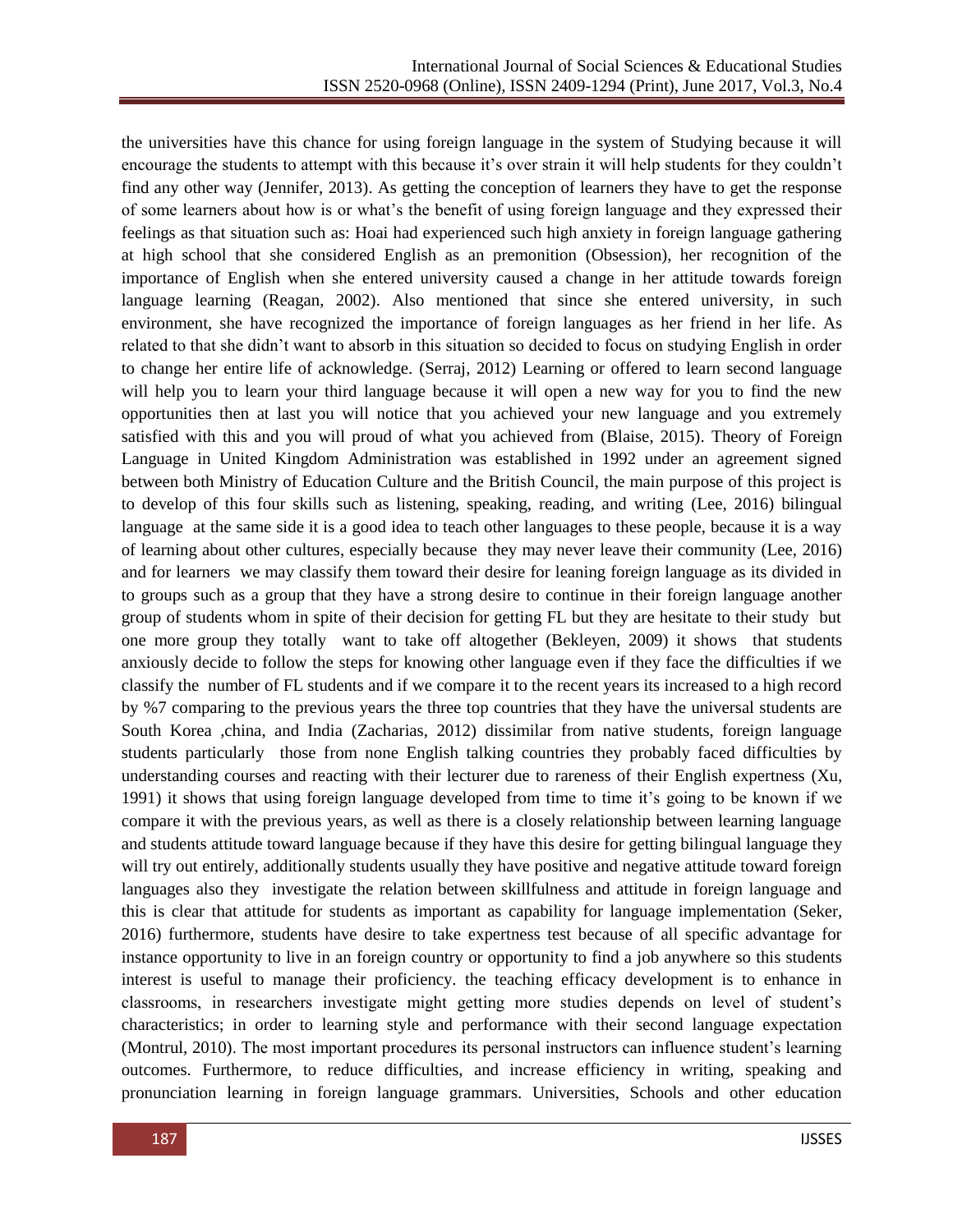institutions might need to further development and find solutions concern with majority of learning that have been proposed by learners and educators (Montrul, 2010). Certainly foreign language affecting on those students who may not receive proper education opportunity through linguistic needed, positively interested to learn within the classroom and more required to organize facts around major concepts and actively construct their own understanding of the concepts in a rich variety of contexts (Abedi, 2010). Therefore, implementing the performance assessment can contribute to student's development of academic careers. (Shelton, Wertz, & Sondej, 2014) Student's assessment to evaluate their challenging academic life, by providing instructions and helping students to improve better learning as higher quality tasks and teaching can up warding the students to engage classroom's learning and conducting with learning activities performance. According to (Shelton, Wertz, & Sondej, 2014) the outcomes assessments can be used for academic purpose to increase academic implementation.

# **3. Research Problem**

In some countries most of the students have to learn the first foreign language it may sometime have is impact of learners The procedure of teaching a foreign language are influenced by different issues such as the used attitude, methods, techniques, educators, learners, inspiration, environment, and etc.. (Williams, 2005). Using the culture of the foreign language as one of the current attitude and the ways of teaching English is not an objection; still it is given a humble reflection. Even The effect of culture have its impact lecturers should create an atmosphere of a native speaking society and environment through the use of lingua-cultural sides (Doganay & Yergaliyeva, 2013). The chief problem in foreign language is that the lecturer cannot force students to use the languages that they decided.so in this paper we would like to emphasis on what's the student's opinion about culture and also how the submission of the cultural based on activities effects.

### **4. Research Questions**

- 1. Foreign language as an official language has its impact on Student's Relation?
- 2. Is the Foreign language (FL) gave a good opportunity to students to know culture of the other country?
- 3. Why we have to learn the second language?
- 4. Does student attitude toward foreign language differ according to gender? How is the state of knowing foreign language?
- 5. Is its advantage to speak more than one language? What's the advantage that we obtain it?

# **5. Research Objective**

For the better understanding for different type of foreign language and its empowerment and to discover the solution to research problem take a notice of these objectives and can formulate as a followings:

- 1. To know the different type of foreign language and how it effect the student's performance.
- 2. To measure the ability of their efficiency.
- 3. To measure the relationship between native and foreign student's in their abilities.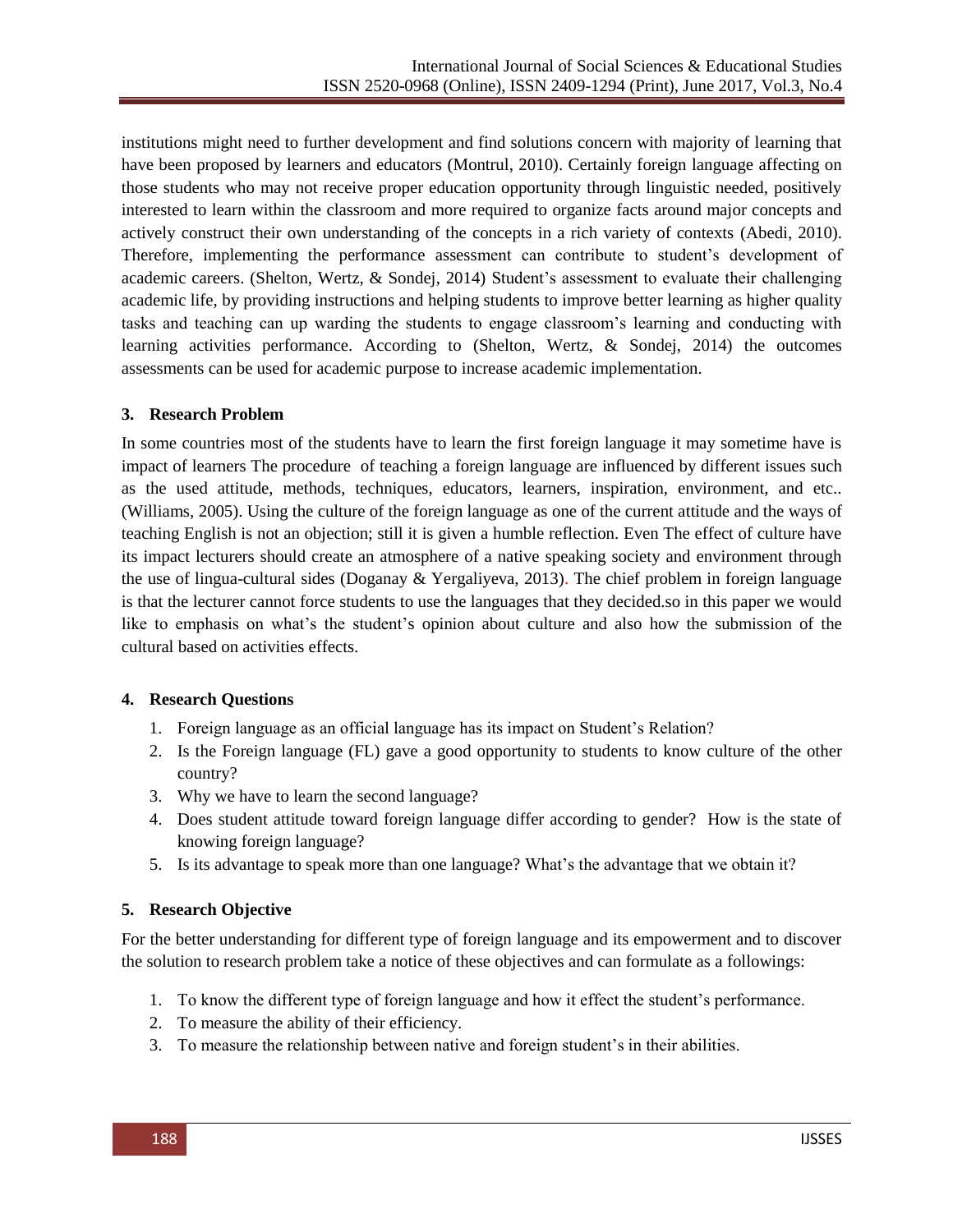#### **6. Research Methodology**

The research has followed the methodology of exploratory research. The concept has been derived from the existing theories and bank of knowledge. The extensive study is presented in literature review part mentioning all concepts very clearly. Further the new concept developed to study narrowing down the existing knowledge. The research further uses the concept of survey method to solve the problem observed during literature review. Research objectives formulated to reach the conclusion of the research. The study conducted using a self-prepared survey questionnaire having four variables of demography and twenty two items of all other variables of the study. According to (Gargallo & Suárez-Rodríguez, 2009) This questionnaire implemented on students and having an interview with the teachers because the role of teacher in using foreign language are necessary, and this may be the most common way to classify by gathering and analyzing, divided in quantitative and quantitative research deal with the numbers of students. The sample size selected for the study is 213 from different university and different faculty. The simple random sampling method of non-probability sampling is taken for the selection among 219 of respondents the rest of others are not use for data analysis because of the lack of information.

#### **7. Data Analysis**

Table 1: Reliability Statistics

| Cronbach's Alpha | N of Items |
|------------------|------------|
| .938             |            |

The above Table 1 showing the reliability statistics shows the ability of the instrument to measure the concept. The Cronbach's Alpha value is .938, very high value of Cronbach's Alpha is the clear indicator of the reliability of the instrument. We can consider that the study conducted here is highly reliable and can get trusted for the outcome.

| Parameter |                     | Frequency | Percentage |
|-----------|---------------------|-----------|------------|
| Gender    | Male                | 131       | 61.5       |
|           | Female              | 82        | 38.5       |
|           | 16 Years-25 Years   | 111       | 52.1       |
|           | 26 Years-35 Years   | 74        | 34.7       |
| Age       | 36 Years-45 Years   | 19        | 8.9        |
|           | 46 Years-55 Years   | 5         | 2.3        |
|           | 56 Years-above      | 4         | 1.9        |
|           | Secondary           | 12        | 5.6        |
| Education | <i>Intermediate</i> | 28        | 13.1       |
|           | Graduate            | 123       | 57.7       |
|           | Post Graduate       | 46        | 21.6       |
|           | Ph.D                |           | 1.9        |

Table 2: Demographic Variables Description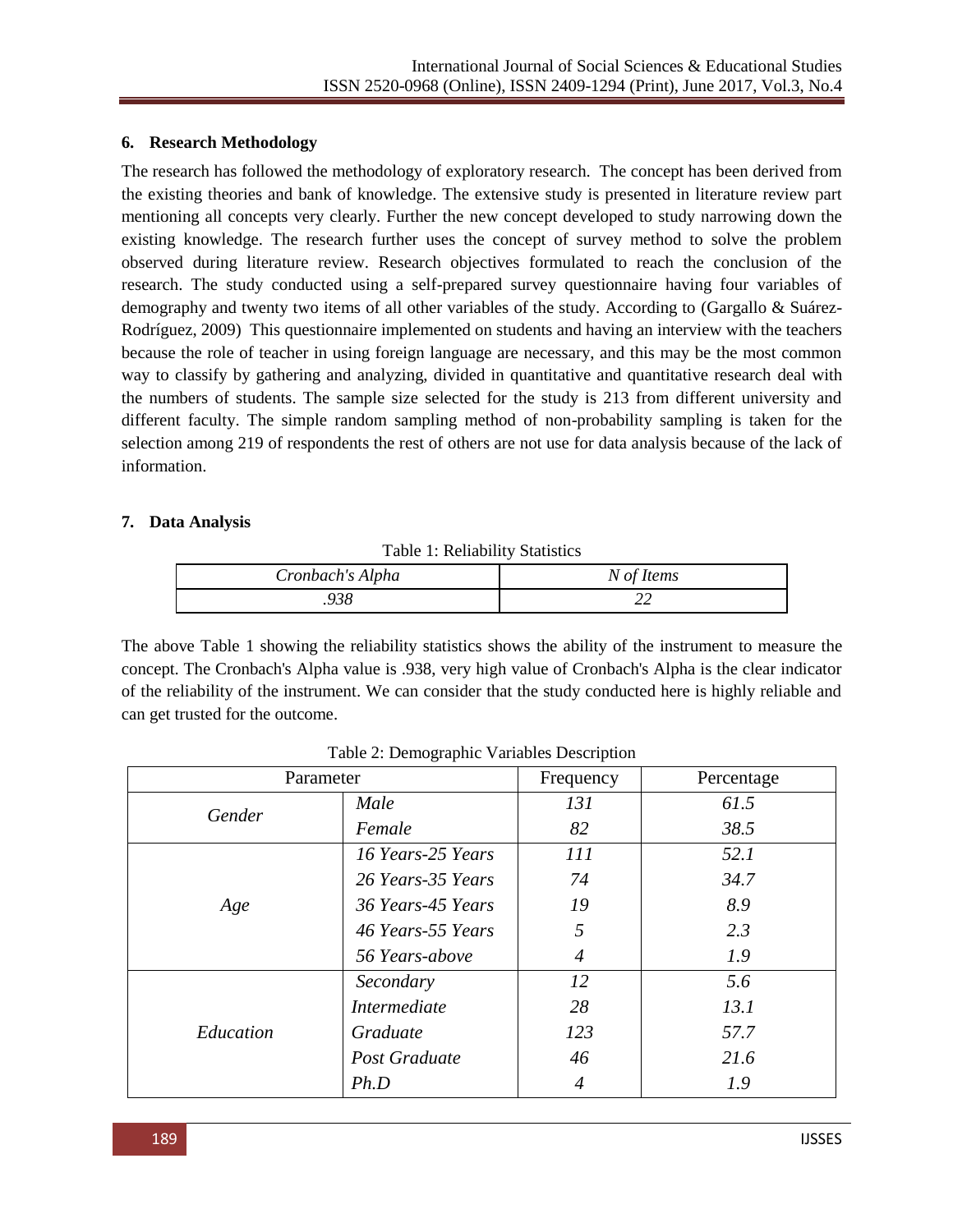#### International Journal of Social Sciences & Educational Studies ISSN 2520-0968 (Online), ISSN 2409-1294 (Print), June 2017, Vol.3, No.4

| Profession | <b>Student</b>   | 03  | 29.6       |
|------------|------------------|-----|------------|
|            | Private Employee | 70  | 32.9       |
|            | Govt. Employee   |     | 4.2        |
|            | <b>Business</b>  | 58  | 27.2       |
|            | Self Employed    | 13  | 6.1        |
|            | <b>Total</b>     | 213 | <i>100</i> |

The above table presented as Table 2 has the demographical variables where four variables taken for the study and explained with the frequency and percentage.

| Parameter                                                                          |                          | Frequency      | Percentage |
|------------------------------------------------------------------------------------|--------------------------|----------------|------------|
|                                                                                    | <b>Strongly Disagree</b> | 10             | 4.7        |
| Studying foreign language is important                                             | <b>Disagree</b>          | $\overline{7}$ | 3.3        |
|                                                                                    | Neutral                  | 73             | 34.3       |
| because it make me skillful                                                        | Agree                    | 65             | 30.5       |
|                                                                                    | <b>Strongly Agree</b>    | 58             | 27.2       |
|                                                                                    | <b>Strongly Disagree</b> | 14             | 6.6        |
|                                                                                    | <b>Disagree</b>          | 13             | 6.1        |
| Getting foreign language will help me to get                                       | Neutral                  | 34             | 16.0       |
| other subjects as well                                                             | Agree                    | 75             | 35.2       |
|                                                                                    | <b>Strongly Agree</b>    | 77             | 36.2       |
|                                                                                    | <b>Strongly Disagree</b> | 20             | 9.4        |
|                                                                                    | <b>Disagree</b>          | 17             | 8.0        |
| I feel upset when I communicate in foreign<br>language with others                 | Neutral                  | 96             | 45.1       |
|                                                                                    | Agree                    | 60             | 28.2       |
|                                                                                    | <b>Strongly Agree</b>    | 20             | 9.4        |
|                                                                                    | <b>Strongly Disagree</b> | 17             | 8.0        |
|                                                                                    | <b>Disagree</b>          | 24             | 11.3       |
| Studying foreign language help me to have a<br>good relationship with other native | Neutral                  | 79             | 37.1       |
|                                                                                    | Agree                    | 73             | 34.3       |
|                                                                                    | <b>Strongly Agree</b>    | 20             | 9.4        |
|                                                                                    | <b>Strongly Disagree</b> | 18             | 8.5        |
|                                                                                    | <b>Disagree</b>          | 12             | 5.6        |
| When I study foreign language I get more<br>knowledge                              | Neutral                  | 62             | 29.1       |
|                                                                                    | Agree                    | 97             | 45.5       |
|                                                                                    | <b>Strongly Agree</b>    | 24             | 11.3       |
|                                                                                    | <b>Strongly Disagree</b> | 23             | 10.8       |
|                                                                                    | <b>Disagree</b>          | 21             | 9.9        |
| Studying foreign language like my native                                           | Neutral                  | 75             | 35.2       |
| language is enjoyable                                                              | Agree                    | 64             | 30.0       |
|                                                                                    | <b>Strongly Agree</b>    | 30             | 14.1       |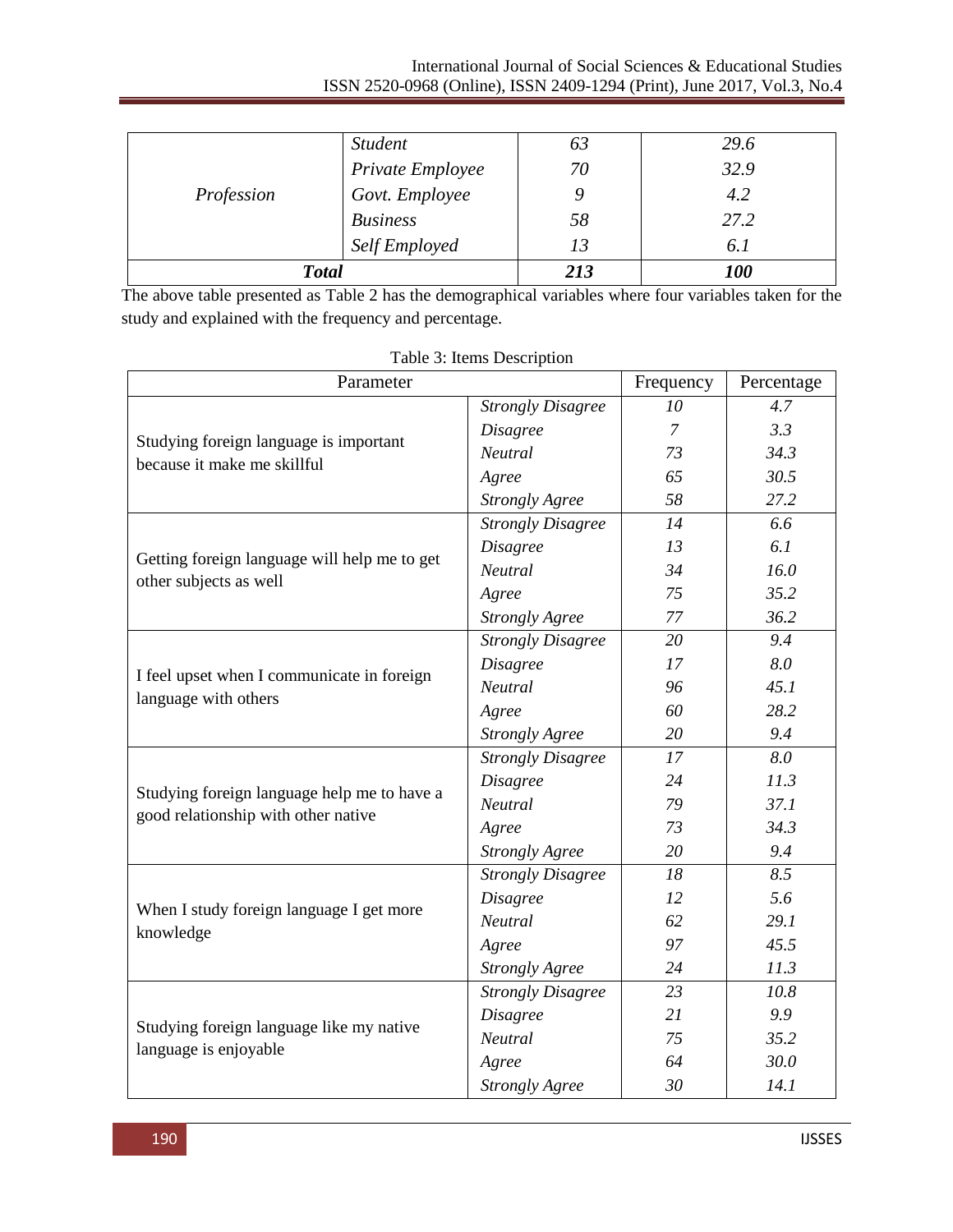# International Journal of Social Sciences & Educational Studies ISSN 2520-0968 (Online), ISSN 2409-1294 (Print), June 2017, Vol.3, No.4

| When I hear someone who speaks foreign          | <b>Strongly Disagree</b> | 12               | 5.6    |
|-------------------------------------------------|--------------------------|------------------|--------|
|                                                 | <b>Disagree</b>          | 31               | 14.6   |
| language I like to practice speaking with       | Neutral                  | 72               | 33.8   |
| her/him                                         | Agree                    | 73               | 34.3   |
|                                                 | <b>Strongly Agree</b>    | 25               | 11.7   |
|                                                 | <b>Strongly Disagree</b> | 15               | 7.0    |
| Having foreign language makes me have a         | <b>Disagree</b>          | 24               | 11.3   |
| good feelings                                   | Neutral                  | 64               | 30.0   |
|                                                 | Agree                    | 75               | 35.2   |
|                                                 | <b>Strongly Agree</b>    | 35               | 16.4   |
|                                                 | <b>Strongly Disagree</b> | 16               | 7.5    |
|                                                 | <b>Disagree</b>          | 12               | 5.6    |
| I prefer Studying my mother language more       | Neutral                  | 43               | 20.2   |
| than foreign language                           | Agree                    | 60               | 28.2   |
|                                                 | <b>Strongly Agree</b>    | 82               | 38.5   |
|                                                 | <b>Strongly Disagree</b> | 16               | 7.5    |
|                                                 | <b>Disagree</b>          | 23               | 10.8   |
| Knowing foreign language makes me to have       | Neutral                  | 52               | 24.4   |
| more sureness to express my feelings            | Agree                    | 68               | 31.9   |
|                                                 | <b>Strongly Agree</b>    | 54               | 25.4   |
| Sometime it makes me to improve my              | <b>Strongly Disagree</b> | $\overline{2}$   | .9     |
|                                                 | <b>Disagree</b>          | 18               | 8.5    |
|                                                 | Neutral                  | 60               | 28.2   |
| personality                                     | Agree                    | 61               | 28.6   |
|                                                 | <b>Strongly Agree</b>    | 72               | 33.8   |
|                                                 | <b>Strongly Disagree</b> | 14               | 6.6    |
|                                                 | Disagree                 | 16               | 7.5    |
| Using foreign language makes me to get new      | Neutral                  | 53               | 24.9   |
| knowledge                                       | Agree                    | 81               | 38.0   |
|                                                 | <b>Strongly Agree</b>    | 49               | 23.0   |
|                                                 | <b>Strongly Disagree</b> | 16               | 7.5    |
|                                                 | <b>Disagree</b>          | 18               | 8.5    |
| Honestly, I study foreign language just to pass | Neutral                  | 56               | 26.3   |
|                                                 | Agree                    | 57               | 26.8   |
|                                                 | <b>Strongly Agree</b>    | 66               | 31.0   |
|                                                 | <b>Strongly Disagree</b> | 21               | 9.9    |
|                                                 | <b>Disagree</b>          | 30               | 14.1   |
| I enjoy a lot when I speak in foreign language  | Neutral                  | 57               | 26.8   |
|                                                 | Agree                    | 66               | 31.0   |
|                                                 | <b>Strongly Agree</b>    | 39               | 18.3   |
|                                                 | <b>Strongly Disagree</b> | $\boldsymbol{l}$ | $.5\,$ |
| I don't like Studying foreign language          | Disagree                 | 21               | 9.9    |
|                                                 |                          |                  |        |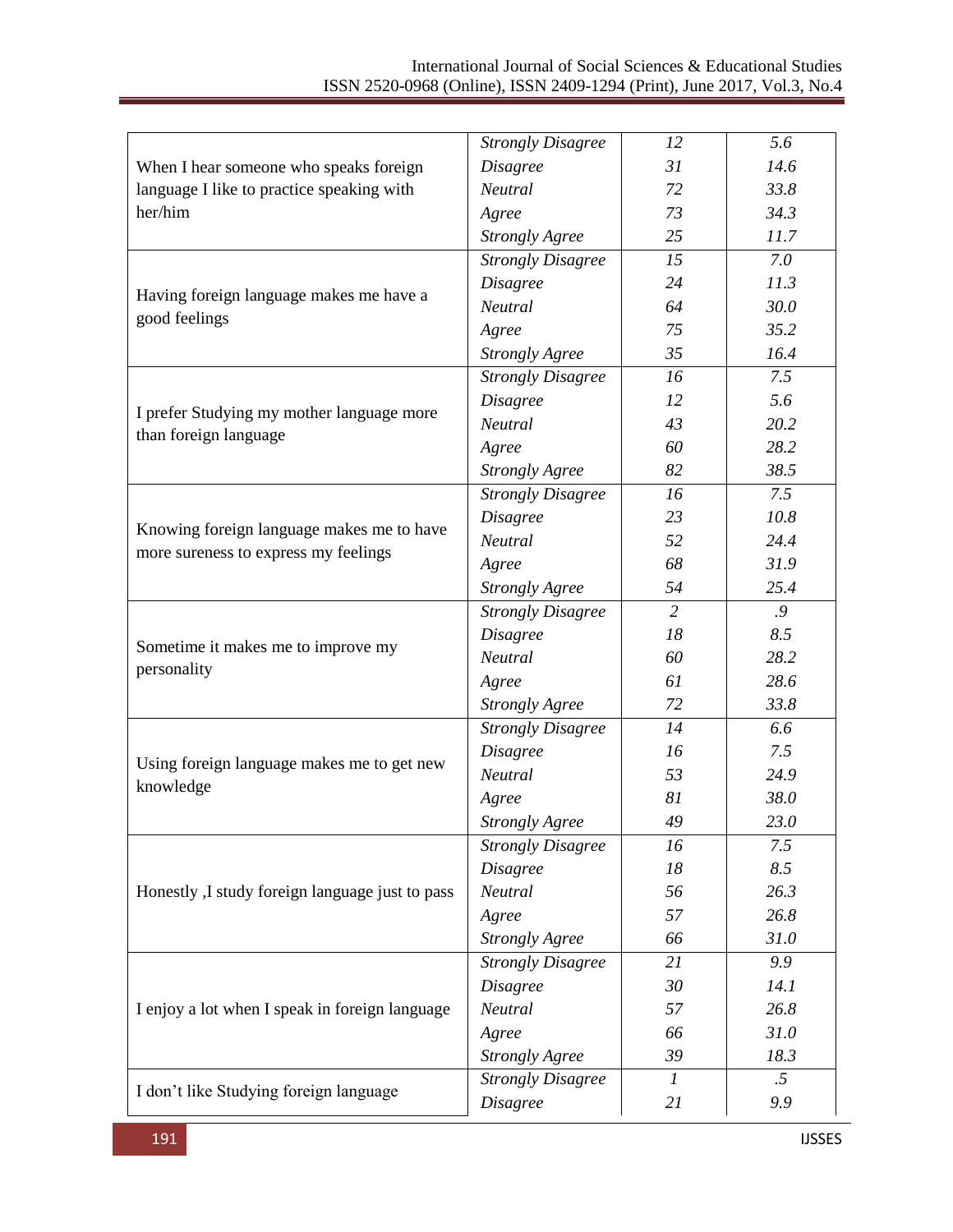|                                                            | Neutral                  | 46             | 21.6       |
|------------------------------------------------------------|--------------------------|----------------|------------|
| Agree                                                      |                          | 99             | 46.5       |
|                                                            | <b>Strongly Agree</b>    | 46             | 21.6       |
|                                                            | <b>Strongly Disagree</b> | $\overline{7}$ | 3.3        |
|                                                            | <b>Disagree</b>          | 16             | 7.5        |
| I feel embarrassed to speak in foreign                     | Neutral                  | 60             | 28.2       |
| language                                                   | Agree                    | 66             | 31.0       |
|                                                            | <b>Strongly Agree</b>    | 64             | 30.0       |
|                                                            | <b>Strongly Disagree</b> | 19             | 8.9        |
|                                                            | <b>Disagree</b>          | 29             | 13.6       |
| I wish I could speak more than one foreign                 | Neutral                  | 68             | 31.9       |
|                                                            | Agree                    | 62             | 29.1       |
|                                                            | <b>Strongly Agree</b>    | 35             | 16.4       |
|                                                            | <b>Strongly Disagree</b> | 17             | 8.0        |
|                                                            | <b>Disagree</b>          | 48             | 22.5       |
| I wish I have many foreign language in order               | Neutral                  | 44             | 20.7       |
| to learn their language                                    | Agree                    | 78             | 36.6       |
|                                                            | <b>Strongly Agree</b>    | 26             | 12.2       |
| I don't fell satisfy with my performance in FL<br>language | <b>Strongly Disagree</b> | 11             | 5.2        |
|                                                            | <b>Disagree</b>          | 24             | 11.3       |
|                                                            | Neutral                  | 53             | 24.9       |
|                                                            | Agree                    | 91             | 42.7       |
|                                                            | <b>Strongly Agree</b>    | 34             | 16.0       |
|                                                            | <b>Strongly Disagree</b> | 14             | 6.6        |
|                                                            | <b>Disagree</b>          | 23             | 10.8       |
| Foreign language doesn't have any impact on                | Neutral                  | 67             | 31.5       |
| me                                                         | Agree                    | 76             | 35.7       |
|                                                            | <b>Strongly Agree</b>    | 33             | 15.5       |
|                                                            | <b>Strongly Disagree</b> | 15             | 7.0        |
|                                                            | <b>Disagree</b>          | 22             | 10.3       |
| Knowing FL is as important as my tongue<br>language        | Neutral                  | 59             | 27.7       |
|                                                            | Agree                    | 75             | 35.2       |
|                                                            | <b>Strongly Agree</b>    | 42             | 19.7       |
|                                                            | <b>Strongly Disagree</b> | 28             | 13.1       |
|                                                            | <b>Disagree</b>          | 9              | 4.2        |
| I will practice with foreign language as my                | Neutral                  | 77             | 36.2       |
| native language                                            | Agree                    | 41             | 19.2       |
|                                                            | <b>Strongly Agree</b>    | 58             | 27.2       |
| <b>Total</b>                                               |                          | 213            | <b>100</b> |

The above table presented as Table 4 has the all twenty two items description presented as frequency and percentage having altogether 213 samples constituting 100% of respondents.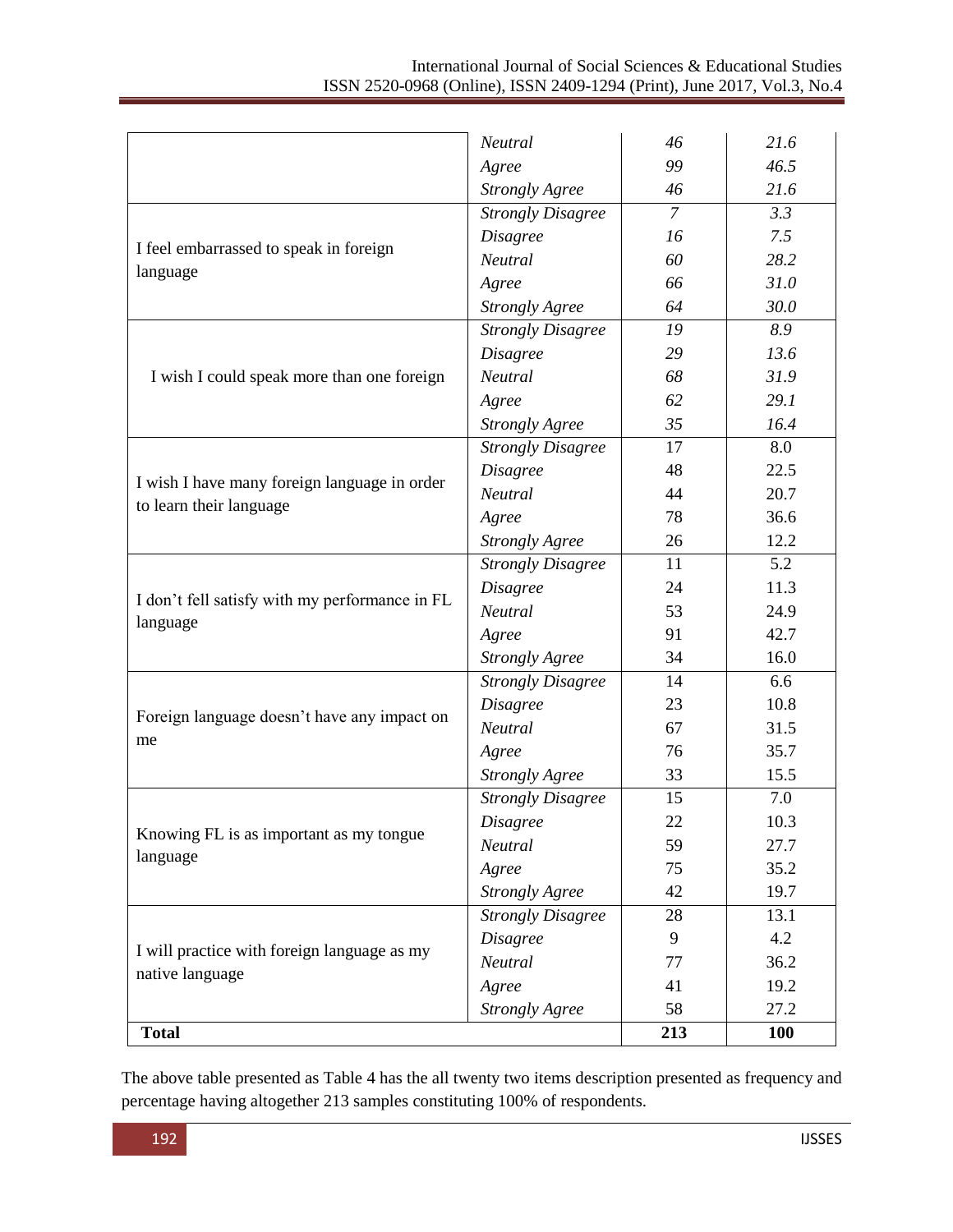|                                                                                                | <b>Test Value - 3</b> |                |        |                 |
|------------------------------------------------------------------------------------------------|-----------------------|----------------|--------|-----------------|
| <b>Parameters</b>                                                                              | Mean                  | Std. Deviation | t      | Sig. (2-tailed) |
| Studying foreign language is important<br>because it make me skillful                          | 3.7230                | 1.04759        | 10.073 | .000            |
| Getting foreign language will help me to get<br>other subjects as well                         | 3.8826                | 1.16162        | 11.089 | .000            |
| I feel upset when I communicate in foreign<br>language with others                             | 3.2019                | 1.03778        | 2.839  | .005            |
| Studying foreign language help me to have a<br>good relationship with other native             | 3.2582                | 1.04339        | 3.612  | .000            |
| When I study foreign language I get more<br>knowledge                                          | 3.4554                | 1.04797        | 6.342  | .000            |
| Studying foreign language like my native<br>language is enjoyable                              | 3.2676                | 1.15282        | 3.388  | .001            |
| When I hear someone who speaks foreign<br>language I like to practice speaking with<br>her/him | 3.3192                | 1.04225        | 4.470  | .000            |
| Having foreign language makes me have a<br>good feelings                                       | 3.4272                | 1.10770        | 5.629  | .000            |
| I prefer Studying my mother language more<br>than foreign language                             | 3.8451                | 1.21292        | 10.168 | .000            |
| Knowing foreign language makes me to have<br>more sureness to express my feelings              | 3.5681                | 1.19406        | 6.943  | .000            |
| Sometime it makes me to improve my<br>personality                                              | 3.8592                | 1.01353        | 12.372 | .000            |
| Using foreign language makes me to get new<br>knowledge                                        | 3.6338                | 1.11473        | 8.298  | .000            |
| Honestly ,I study foreign language just to pass                                                | 3.6526                | 1.21370        | 7.847  | .000            |
| I enjoy a lot when I speak in foreign language                                                 | 3.3380                | 1.21248        | 4.069  | .000            |
| I don't like Studying foreign language                                                         | 3.7887                | .90983         | 12.652 | .000            |
| I feel embarrassed to speak in foreign language                                                | 3.7700                | 1.06339        | 10.567 | .000            |
| I wish I could speak more than one foreign<br>language                                         | 3.3052                | 1.16385        | 3.827  | .000            |
| I wish I have many foreign language in order<br>to learn their language                        | 3.2254                | 1.16389        | 2.826  | .005            |
| I don't fell satisfy with my performance in FL<br>language                                     | 3.5305                | 1.05296        | 7.353  | .000            |
| Foreign language doesn't have any impact on<br>me                                              | 3.4272                | 1.08184        | 5.764  | .000            |

Table 4: One Sample T-test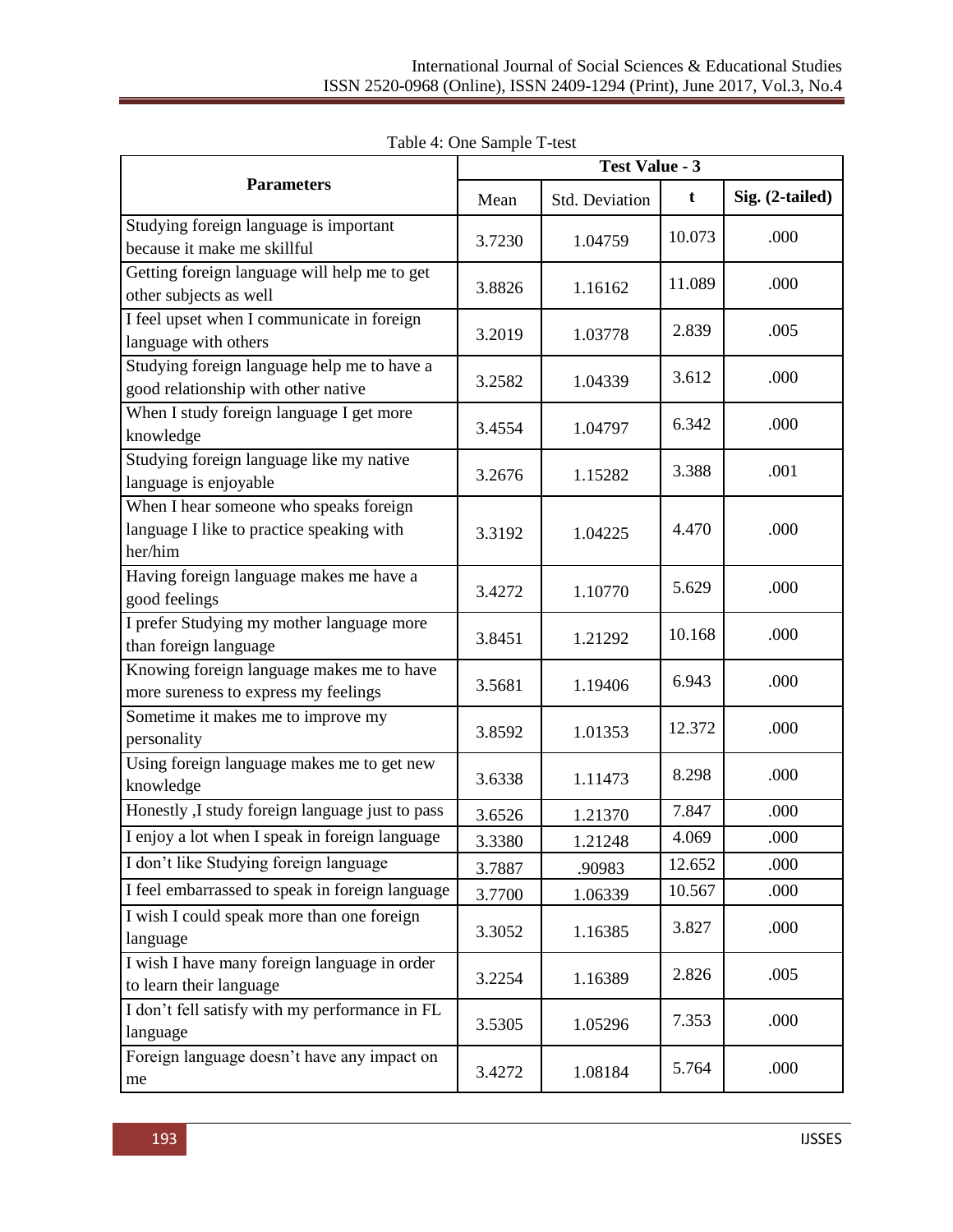| Knowing FL is as important as my tongue<br>language            | 3.5023 | 1.13114 | 6.482 | .000 |
|----------------------------------------------------------------|--------|---------|-------|------|
| I will practice with foreign language as my<br>native language | 3.4319 | 1.29269 | 4.876 | .000 |

#### **8. Findings and Conclusion**

As shown in the above table the 22 items are checked for its acceptance in the study, all 22 items are well accepted with being very significant in the outcome of the study. The twenty two items are presented consecutively as Studying foreign language is important because it make me skillful, Getting foreign language will help me to get other subjects as well, I feel upset when I communicate in foreign language with others, Studying foreign language help me to have a good relationship with other native, When I study foreign language I get more knowledge, Studying foreign language like my native language is enjoyable, When I hear someone who speaks foreign language I like to practice speaking with her/him, Having foreign language makes me have a good feelings, I prefer Studying my mother language more than foreign language, Knowing foreign language makes me to have more sureness to express my feelings, Sometime it makes me to improve my personality, Using foreign language makes me to get new knowledge, Honestly ,I study foreign language just to pass, I enjoy a lot when I speak in foreign language, I don't like Studying foreign language, I feel embarrassed to speak in foreign language, I wish I could speak more than one foreign language, I wish I have many foreign language in order to learn their language, I don't fell satisfy with my performance in FL language, Foreign language doesn't have any impact on me, Knowing FL is as important as my tongue language and I will practice with foreign language as my native language, where the third, sixth and the eighteenth items are not very not fully significant but closer to 100%, rest all nineteen items are 100% accepted having the significant level of .000. The research problem got solved having the analysis of items where it is having the answers for all research questions and fulfilling all objectives defined earlier in the study.

### **References**

- Abedi, J. (2010). *Performance Assessments for English Language Learners.* California: Stanford Center for Opportunity Policy in Education.
- Abidin, M. J. (2012). EFL Students' Attitudes towards Learning English Language: The Case of Libyan . *Asian Social Sciences , 8*(2), 123.
- Aida, Y. (1994). Examination of Horwitz, Horwitz, and Cope's Construct of Foreign Language Anxiety: The Case of Students of Japanese. *The Modern Language Journal, 78*(2), 155-168.
- Bekleyen, N. (2009, November). Helping teachers become better English students: Causes, effects, and coping strategies for foreign language listening anxiety. *System, 37*(4), 664-675.
- Blaise, J. G. (2015). The Effects of High-Stakes Accountability Measures on Students With Limited English Proficiency. *Urban Education*, 1-28.
- Keysar, B., Hayakawa, S., & An, S. (2012). The Foreign-Language Effect: Thinking in a Foreign Tongue Reduces Decision Biases. *Psychological Science, 23*(6), 661–668.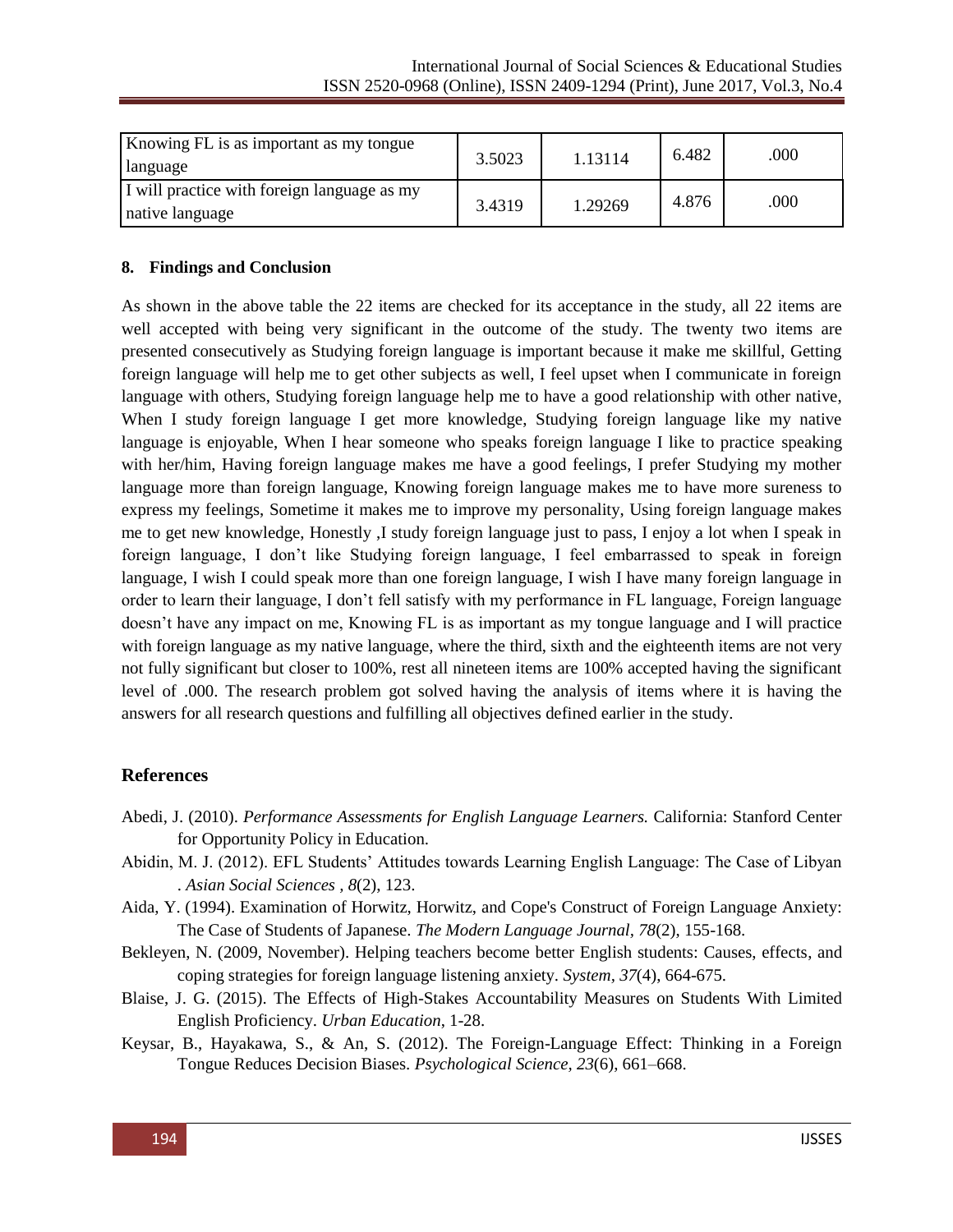- Fuller, S. M. (2009). Psychometric Properties of the Foreign Language Attitudes and Perceptions Survey for College Students. *Assessment for Effective Intervention, 35*(1), 54-60.
- Gargallo, B., & Suárez-Rodríguez, J. M.P. (2009). The CEVEAPEU Questionnaire. An instrument to assess the learning strategies of university students. *E-Journal of Educational Research, Assessment and Evaluation, 15*(2), 21.
- Hayakawa, S. (2016). Using a Foreign Language Changes Our Choices. *Trends in Cognitive Sciences, 20*(11), 791-793.
- Jennifer, S. (2013). The benefits of learning a second language. *World Language Education NEA Research*, 4-6.
- Shelton, K., Wertz, R., & Sondej, P. (2014). *Measuring Student Growth in World Languages.* Ohio: Ohio Department of Education.
- Lee, K.Y. (2016). Teaching to Become Users of Intercultural English Language: Eight Workable Guidelines. *Foreign Languages Education, 23*(1), 93-110.
- Guntzviller, L., Yale, R., & Jensen, J. (2016). Foreign Language Communication Anxiety Outside of a Classroom: Scale Validation and Curvilinear Relationship With Foreign Language Use. *Journal of Cross-Cultural Psychology, 47*(4), 605–625.
- Merritt, A. (2013). Why learn a foreign language? Benefits of bilingualism. *World Language Education NEA Research, 46*(4), 83-85.
- Montrul, S. (2010). Dominant language transfer in adult second language learners and heritage speakers. *Academic Endeavors, 26*(3), 293-327.
- Prosper, M. (2012). The Foreign-Language Effect: Thinking in a Foreign Tongue Reduces Decision Biases. *Psychological Science, 23*(6), 662-665.
- Reagan, T. (2002). Teaching and Learning Sign Language as a "Foreign" Language. *Journal for Language Teaching, 36*(3-4).
- Siebenhar, R., & Plageman, M. (1998). Differences in native-language skills, foreign-language aptitude, and foreignlanguage grades among high-, average-, and low-proficiency foreignlanguage learners: two studies. *Marjorie Artzer, 15*(2), 15.
- Saracaloglu, S. (2013). The Relation Between Students' Attitudes Toward Foreign Language And Foreign Language Achievement\*. *International Conference Dokuz Eylül University Buca Faculty of Education*, 49-50.
- Seker, M. (2016). The use of self-regulation strategies by foreign language learners and its role in language achievement. *Language Teaching Research, 20*(5), 67-70.
- Serraj, S. (2012). Relationship among Iranian EFL Students' Foreign Language Anxiety, Foreign Language Listening Anxiety and Their Listening Comprehension. *English Language Teaching, 6*(5).
- Williams, T. R. (2005). Exploring the Impact of Study Abroad on Students' Intercultural Communication Skills: Adaptability and Sensitivity. *Journal of Studies in International Education, 9*(4), 363-365.
- Xu, M. (1991). The impact of English-language proficiency on international graduate students' perceived academic difficulty. *Research in Higher Education, 32*(5), 557-570.
- Doganay, Y., & Yergaliyeva, A. (2013). The Impact of Cultural Based Activities in Foreign Language Teaching at Intermediate (B1) Level. *Procedia - Social and Behavioral Sciences*(89), 734-740.